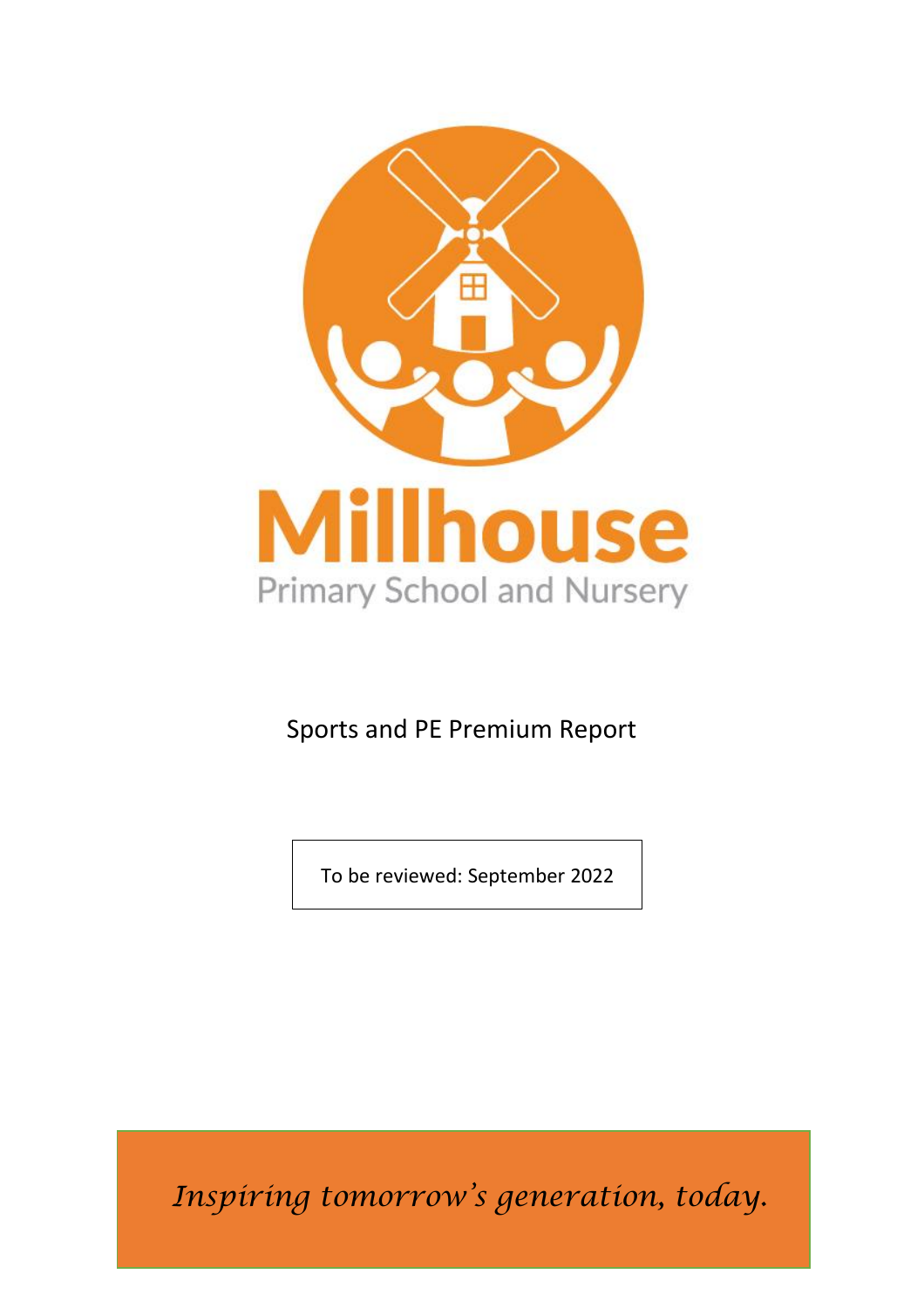# **Millhouse Primary School and Nursery PE and Sports Premium Information 2021 - 2022**

At Millhouse Primary School and Nursery, we recognise the contribution of PE and sport to the health and well-being of the children.

Physical education, sport and regular physical activity is part of Millhouse Primary School and Nursery's deep, rich, broad and exciting curriculum. It provides children the opportunity Learn different sporting techniques, games, competition and tactics but more importantly releases energy which helps de-stress and lowers anxiety levels.

Research is very clear about the benefits of physical activity and about the positive relationship between physical activity and improved mental health. Exercise has an effect on certain chemicals in the brain, like dopamine and serotonin. Brain cells use these chemicals to communicate with each other, so they affect your mood and thinking in a positive way. A vital aim of the school is to create a positive environment and by putting PE, sport and regular physical activity as a high priority, we are supporting and helping improve the health and well-being of our children not only now but into the future.

Our Primary School PE and Sport's Funding will enable us to continue and extend our provision through employing additional sports professionals, entering into more competitive sports competitions and training our staff to deliver in-house quality PE sessions.

## **How to use the PE and sport premium**

Schools must use the funding to make additional and sustainable improvements to the quality of the physical education (PE), physical activity and sport they provide. This includes any carried forward funding from the 2019 to 2020 academic year, which must be spent by 31 March 2021. Gov. guidance

#### **At Millhouse Primary School and Nursery, we use the PE and sport premium to:**

- Develop and add to the physical activity we provide
- Build capacity and capability within the school to ensure that improvements made now will benefit pupils joining the school in future years

# **We have used the PE and sport premium to secure improvements in the following 5 key areas**

#### **Engagement of all pupils in regular physical activity;**

- We have targeted activities or support to involve and encourage the least active children
- We encourage active play during break times and lunchtimes by MDA training extra resources
- We have established school sport clubs and holiday clubs
- We have adopted a fit for fifteen initiative

# **The profile of PE has always been high, we have continued this by new initiatives and sustaining current practices:**

- Pupils are trained to be 'sport leader'
- Pupils are trained to be 'playground leaders'
- We have increased the number of sporting competitions entered
- We have promoted participation in schools in school and the community via media such as school newsletters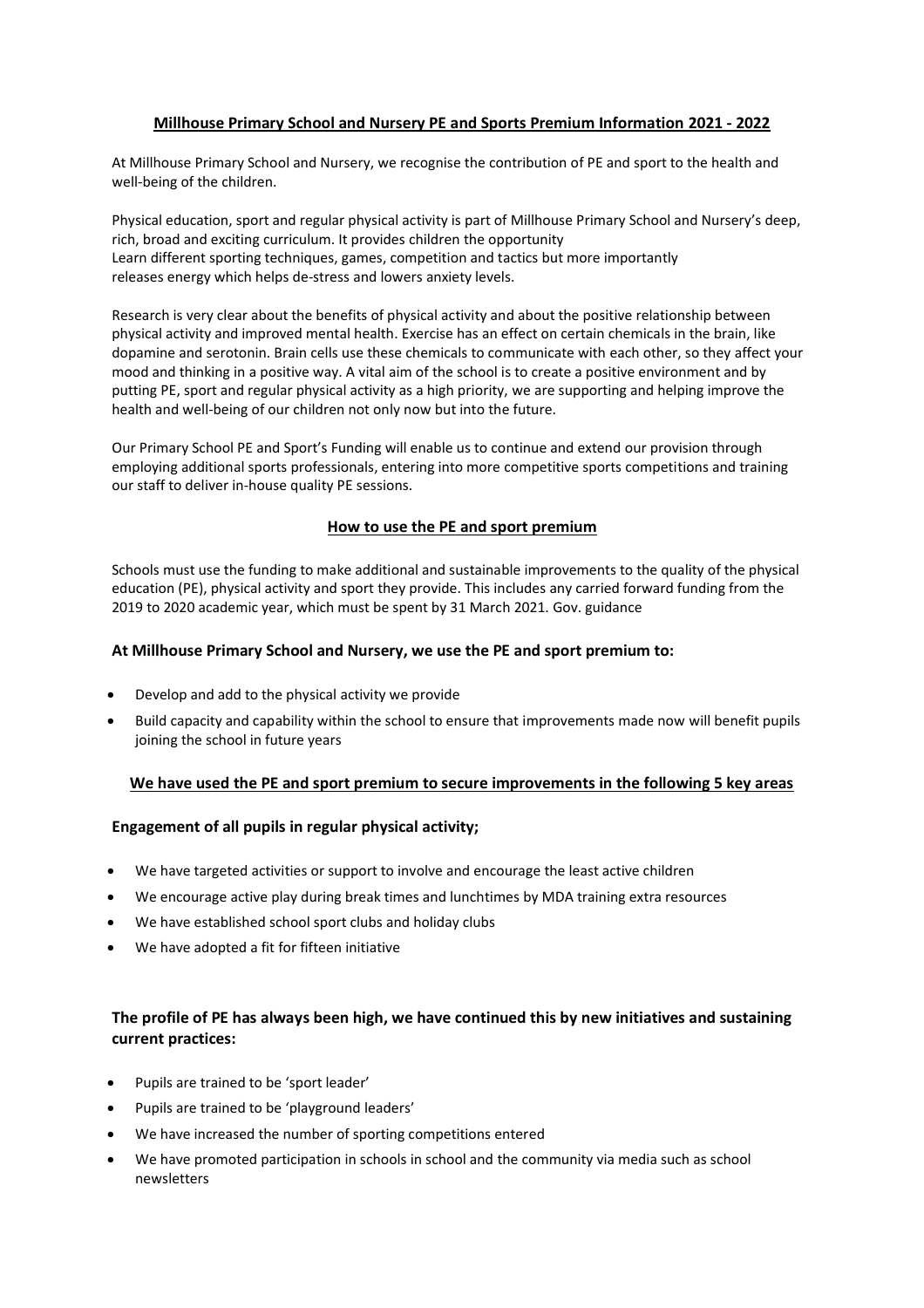# **Increased confidence, knowledge and skills of all staff in teaching PE and sport, for example by:**

- We have provided staff with professional development, mentoring, appropriate training and resources to help them teach PE and sport more effectively,
- We have employed professional qualified sports coaches and PE specialists to work alongside teachers to enhance current opportunities offered to pupils

# **Broader experience of a range of sports and activities offered to all pupils, for example by:**

- We have introducing a new range of sports and physical activities (such as dance, cheer leading and fitness sessions) to encourage more pupils to take up sport and physical activities
- We have provided more variety of extra-curricular activities after school delivered by the school or other local sports organisations

# **Increased participation in competitive sport, for example by:**

• We have entering more sport competitions and tournaments within the school and across the local area

## **Raising attainment in primary school swimming**

We have used the PE and sport premium to fund high quality swimming and water safety lessons for pupils, learning to swim in year 4 and catch-up in year 6 so that they achieve national curriculum standards.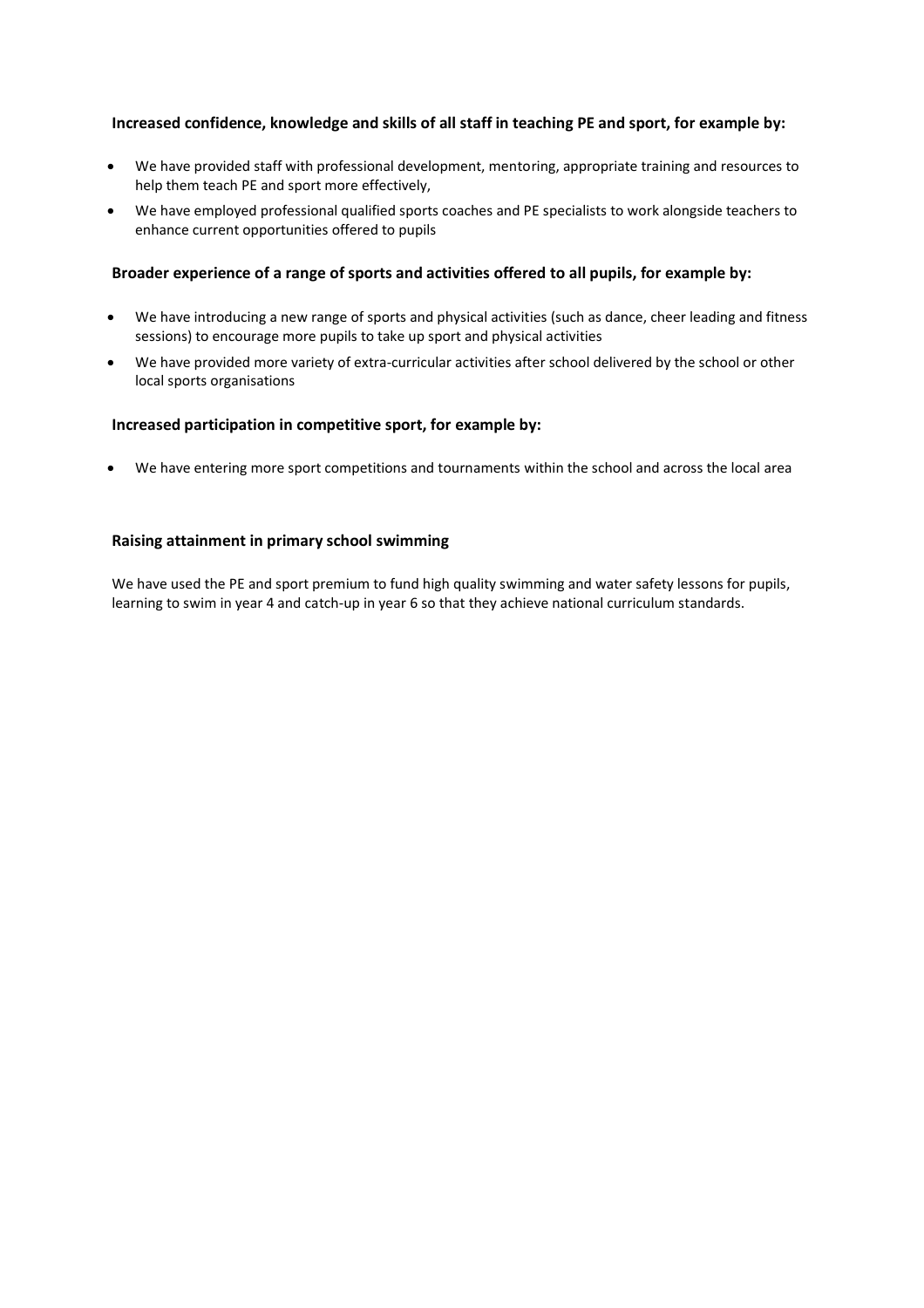# **Primary PE and Sport Grant 2021 / 2022 Strategy**

Objectives of spending PPSG

There are 5 key indicators that schools should expect to see improvement across:

- the engagement of all pupils in regular physical activity the Chief Medical Officer guidelines recommend that all children and young people aged 5 to 18 engage in at least 60 minutes of physical activity a day, of which 30 minutes should be in school
- the profile of PE and sport is raised across the school as a tool for whole-school improvement
- increased confidence, knowledge and skills of all staff in teaching PE and sport
- broader experience of a range of sports and activities offered to all pupils
- increased participation in competitive sport

Due to the unprecedented pandemic unfortunately some of the planned activities have been cancelled and carried forward to the 2021 / 2022 academic year.

| <b>Activity</b>                                                                                                                                                                                                                                                                                                                     | <b>Amount</b>                                                                 |
|-------------------------------------------------------------------------------------------------------------------------------------------------------------------------------------------------------------------------------------------------------------------------------------------------------------------------------------|-------------------------------------------------------------------------------|
| Improvement the provision of PE (through the training of teachers and HLTAs) via<br>professionally qualified coaches to deliver lessons to pupils which staff have observed<br>and team teach.                                                                                                                                      | £23,985 Essex<br>Football<br>coaching staff                                   |
| Employ qualified sports coaches and members of staff to increase sporting competition<br>entered, the number of school sporting clubs and introducing a new range of sports and<br>physical activities (such as dance, cheer leading and fitness sessions) to encourage more<br>pupils to take up sport and physical activities and |                                                                               |
| Targeted activities or support to involve and encourage the least active children and pupil<br>premium to participate.                                                                                                                                                                                                              | No cost for<br>sporting clubs<br>£10 per pupil<br>per day for<br>holiday club |
| Encourage and increase active play during break times and lunchtimes by MDA training<br>and purchasing extra resources                                                                                                                                                                                                              | £500                                                                          |
| Develop and embed 'fit for fifteen initiative'                                                                                                                                                                                                                                                                                      | No cost                                                                       |
| Trained Pupils to be 'sport leader'                                                                                                                                                                                                                                                                                                 | No cost                                                                       |
| Trained pupils to be 'playground leaders'                                                                                                                                                                                                                                                                                           | No cost                                                                       |
| Increased opportunities for gifted and talented sports people.                                                                                                                                                                                                                                                                      | No cost                                                                       |
| Promoted participation in sports in school and the community by newsletters and<br>sporting achievement celebrations.                                                                                                                                                                                                               | N/A                                                                           |
| Provide high quality swimming and water safety lessons for pupils, learning to swim in<br>year 4 and catch-up in year 6 so that they achieve national curriculum standards                                                                                                                                                          | £3,000                                                                        |
| Purchase resources, team kit, schemes of work and specialist equipment to develop<br>physical education.                                                                                                                                                                                                                            | £500                                                                          |
| Engage in local sports network and partnerships to develop sports coaching initiatives                                                                                                                                                                                                                                              | £1,500                                                                        |